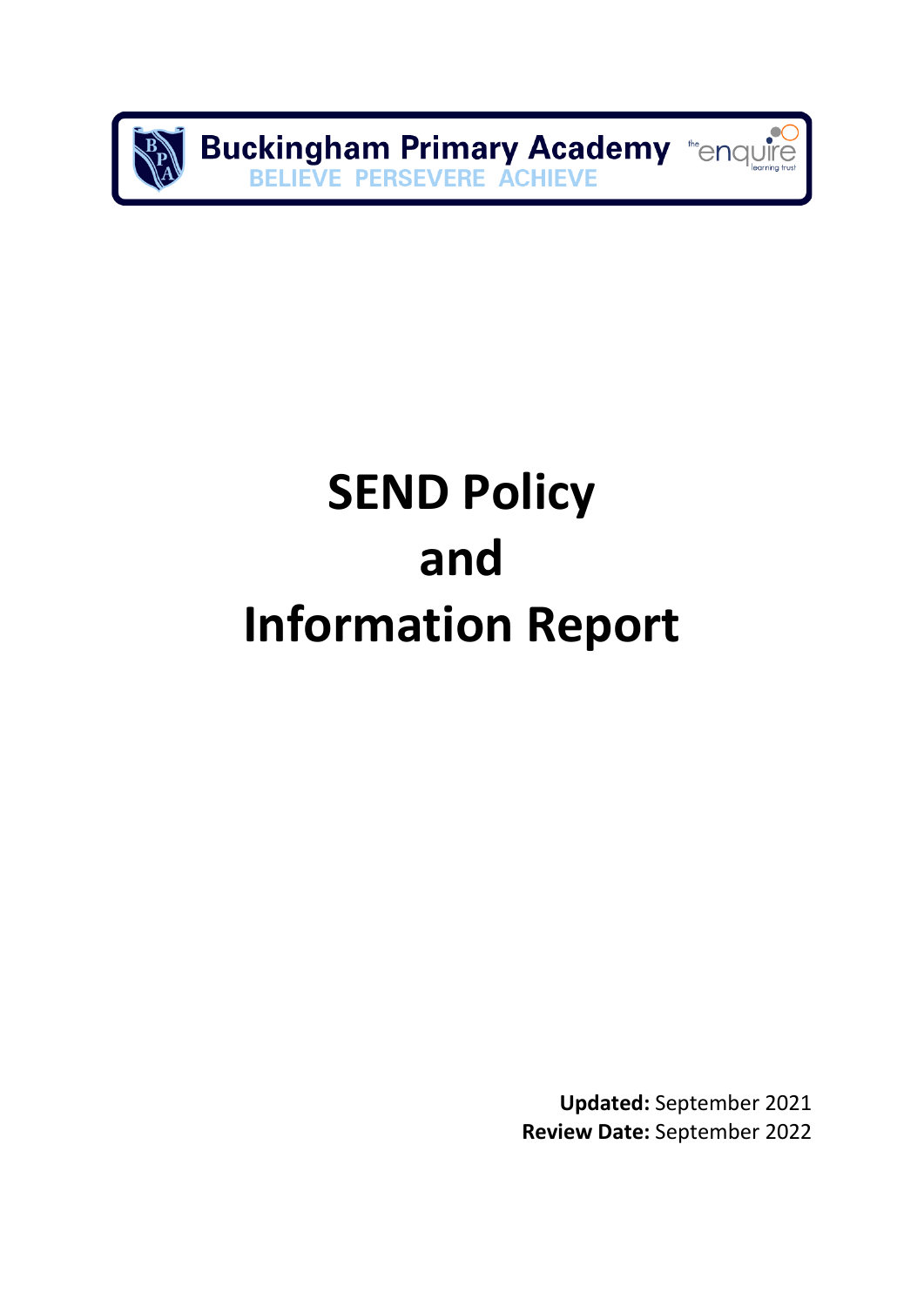# **Contents**

# **1. Aims**

*Throughout this document the word 'parent/parents' should be taken to include carers and other family members with a significant caring responsibility for a pupil.* 

**…………………………………………………………………………………………………………………………….** 

The staff and the Academy Improvement Committee (AIC) of Buckingham Primary Academy are committed to providing an appropriate, inclusive and high quality education to all our children. We believe that all children, including those identified as having special educational needs and/or disabilities (SEND) have a common entitlement to a broad and balanced academic and social curriculum, which is accessible to them and that they should be fully included in all aspects of academy life.

Our expectation is that all our pupils, regardless of ability or starting point, will achieve to their full potential developing the resilience and confidence to meet the challenges of life both now and in their futures. We aim to foster a sense of community and belonging and create a happy and safe environment where our pupils believe they can do it! We recognise that pupils learn at different rates and that there are many factors affecting achievement, including ability, emotional state, age and maturity. We are particularly aware of the needs of our Key Stage 1 children, for whom maturity is a crucial factor in terms of readiness to learn. However, we also believe in both early identification of need and early intervention. We understand that many pupils, at some time in their academy career, may experience difficulties which affect their learning and these may be long or short term needs. We work hard to make sure that individual challenges are being addressed and monitored so that every child makes progress, academically, socially and emotionally.

Our SEN policy and information report aims to ensure:

- All children with SEND have the right to a broad and balanced curriculum, relevant and differentiated, which demonstrates progression and coherence
- All children with SEND can learn and make progress, however small those steps may be, and will have their progress reviewed regularly
- All teachers are teachers of SEND
- All children with SEND are valued as full members of the school community
- All children with SEND and their parents have the right to be involved in assessing progress and determining goals. A partnership should exist between the pupil, parents and school.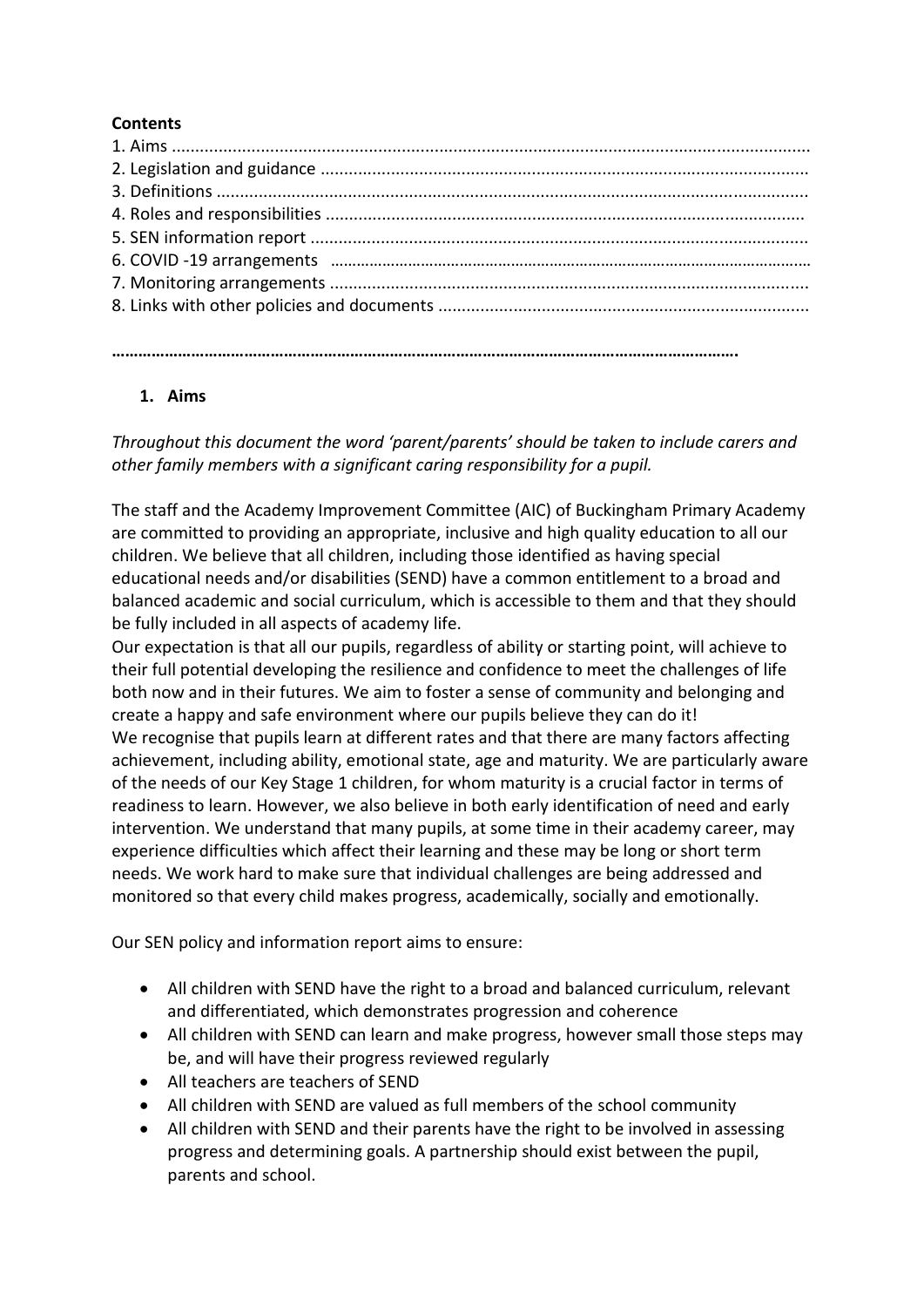Buckingham Academy considers all teachers to be teachers of children with SEND. We will use out best endeavours to ensure that teachers in the school are able to identify and provide for those children who have special educational needs, which will allow them to be fully included in all activities of the school alongside their peers.

# **2. Legislation and guidance**

This policy and information report is based on the statutory [Special Educational Needs](https://www.gov.uk/government/uploads/system/uploads/attachment_data/file/398815/SEND_Code_of_Practice_January_2015.pdf)  [and Disability \(SEND\) Code of Practice](https://www.gov.uk/government/uploads/system/uploads/attachment_data/file/398815/SEND_Code_of_Practice_January_2015.pdf) and the following legislation:

- [Part 3 of the Children and Families Act 2014](http://www.legislation.gov.uk/ukpga/2014/6/part/3), which sets out schools' responsibilities for pupils with SEN and disabilities
- [The Special Educational Needs and Disability Regulations 2014,](http://www.legislation.gov.uk/uksi/2014/1530/contents/made) which set out schools' responsibilities for education, health and care (EHC) plans, SEN coordinators (SENCOs) and the SEN information report

# **3. Definitions**

A pupil has SEN if they have a learning difficulty or disability, which calls for special educational provision to be made for them.

They have a learning difficulty or disability if they have:

- A significantly greater difficulty in learning than the majority of others of the same age, or
- A disability which prevents or hinders them from making use of facilities of a kind generally provided for others of the same age in mainstream schools

Special educational provision is educational or training provision that is additional to, or different from, that made generally for other children or young people of the same age by mainstream schools.  $\mathbb{B}$  A disability which prevents or hinders them from making use of facilities of a kind generally provided for others of the same age in mainstream schools

Special educational provision is educational or training provision that is additional to, or different from, that made generally for other children or young people of the same age by mainstream schools.

# **4. Roles and responsibilities**

# **4.1 The SENCO**

Mrs. Joanne Lyon is the SENCO and Assistant Vice Principal at Buckingham Primary Academy and can be contacted on 01482 328661 or at [jo.lyon@buckingham.hull.sch.uk](mailto:%20jo.lyon@buckingham.hull.sch.uk)

They will: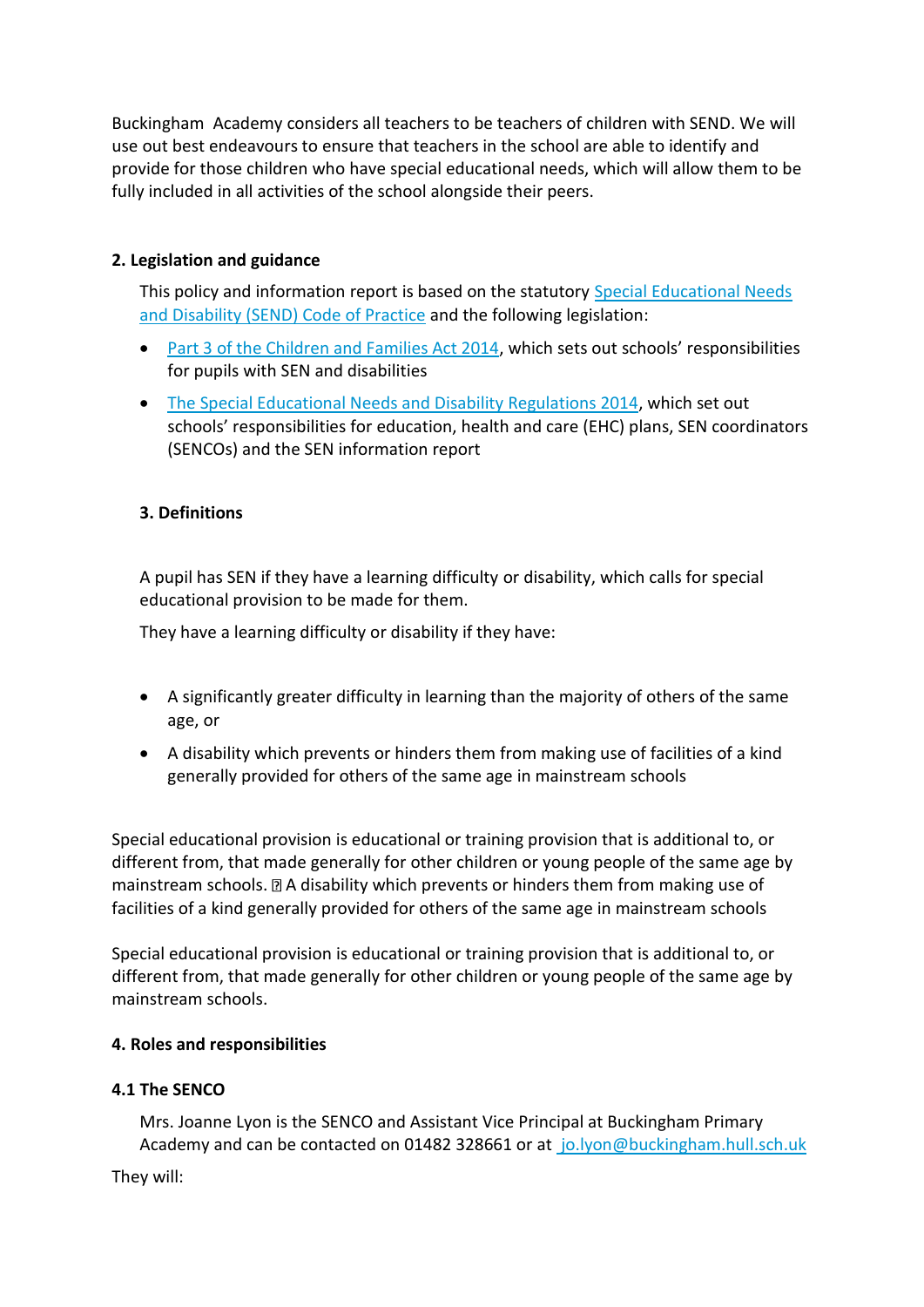- Work with the Principal to determine the strategic development of the SEND policy and provision in the school
- Have day-to-day responsibility for the operation of this SEND policy and the coordination of specific provision made to support individual children with SEND, including those who have EHC plans
- Provide professional guidance to colleagues and work with staff, parents, and other agencies to ensure that children with SEND receive appropriate support and high quality teaching
- Advise on the graduated approach to providing SEND support
- Advise on the deployment of the school's delegated budget and other resources to meet children's needs effectively
- Be the point of contact for external agencies, especially the local authority and its support services
- Liaise with potential next providers of education to ensure children and their parents are informed about options and a smooth transition is planned
- Work with the Principal and governing board to ensure that the school meets its responsibilities under the Equality Act 2010 with regard to reasonable adjustments and access arrangements
- Ensure the school keeps the records of all children with SEND up to date

# **4.2 The Principal**

The Principal will:

- Work with the SENCO to determine the strategic development of the SEND policy and provision in the school
- Have overall responsibility for the provision and progress of learners with SEND and/or a disability

#### **4.3 Class teachers**

- Each class teacher is responsible for:
- The progress and development of every pupil in their class
- Working closely with any teaching assistants or specialist staff to plan and assess the impact of support and interventions and how they can be linked to classroom teaching
- Working with the SENCO to review each pupil's progress and development and decide on any changes to provision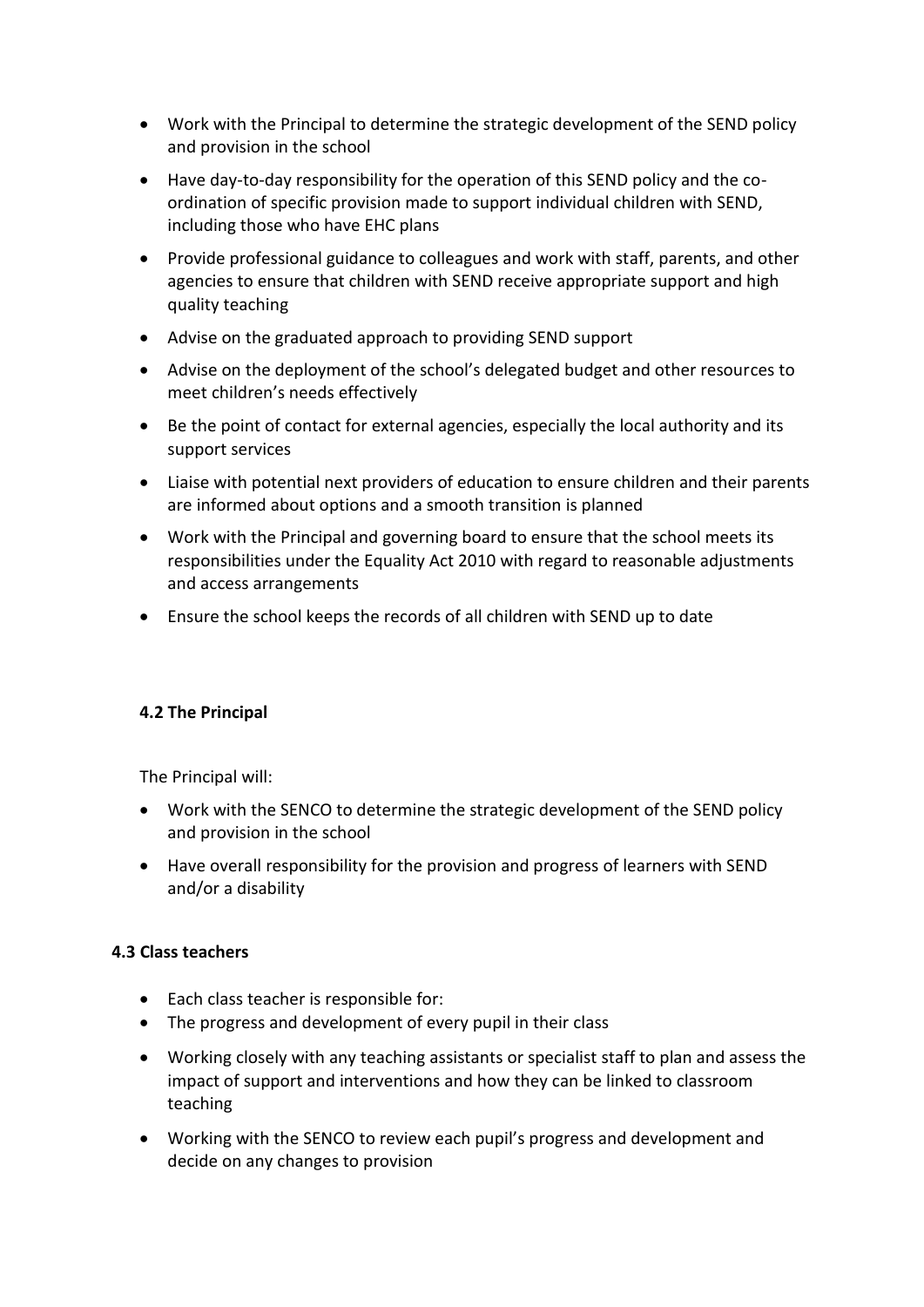Ensuring they follow this SEND policy

# **5. SEN information report**

This report is designed to answer some of the most frequently asked questions about the academy's policies and provision for children with Special Educational Needs and Disabilities.

# **5.1 What kind of Special Education Needs and/or disabilities does Buckingham Primary Academy cater for?**

At Buckingham Primary Academy we believe that every pupil, regardless of gender, race or disability, has a right to equal access to a broad and balanced curriculum. We consider it essential that the curriculum is presented in a supportive and stimulating way, which values each child and encourages them to achieve their full potential; however, some children have additional needs that may mean they need extra help/support with parts of their education. All staff have a clear understanding of the four broad areas of need and how to adapt their teaching to support these needs.

Our school currently provides additional and/or different provision for a range of needs, including:

- Communication and interaction, for example: autistic spectrum disorder, Asperger's Syndrome, speech and language difficulties
- Cognition and learning, for example: specific learning difficulties, dyslexia, dyspraxia
- Social, emotional and mental health difficulties, for example, attention deficit hyperactivity disorder (ADHD),
- Sensory and/or physical needs, for example, visual impairments, hearing impairments, processing difficulties, epilepsy
- Moderate/severe/profound and multiple learning difficulties

# **5.2 What are the academy's policies with regard to the identification and assessment of children with SEND?**

All of our teachers teach children with SEND and all staff, including support staff, recognise the importance of identifying SEND early and making effective provision quickly. Most of our children with SEND have their needs met as part of high quality teaching. (Quality First Teaching). This may include teachers differentiating learning, or providing additional support, to enable all children to have access to the curriculum. In some cases, interventions and/or personalised learning plans may be put in place.

Children may be identified as having SEND and their needs assessed through a variety of ways, including the following:

- Child performing below age expected levels or not matching previous rate of progress
- Concerns raised by teacher academically, socially or emotionally
- Concerns raised by parent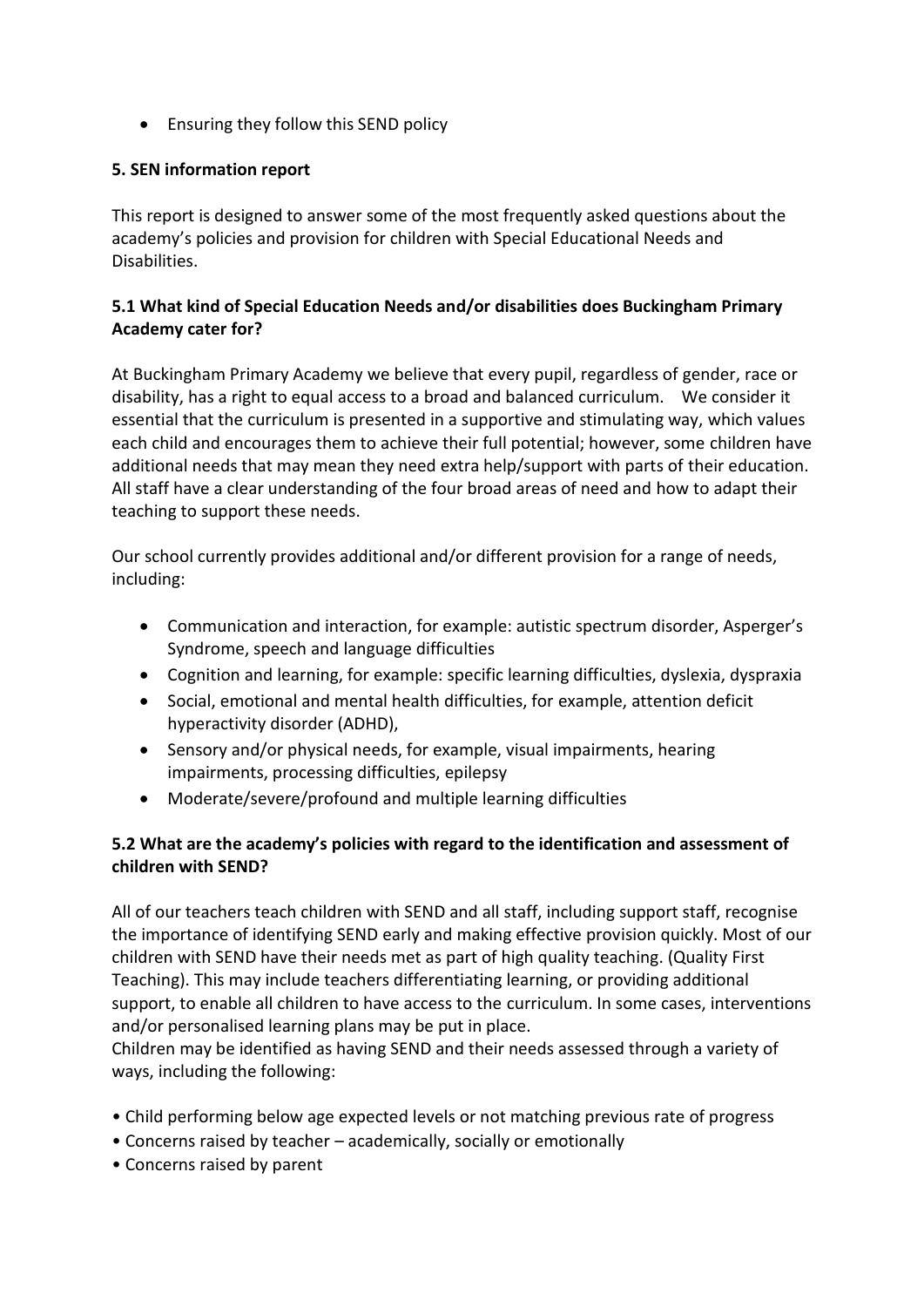• Pupil voice – pupil raising concerns about themselves

• Liaison with external agencies e.g. Educational Psychology Service, school nurse, adoption agency

- Health diagnosis through a paediatrician
- Information passed on from a previous school or setting, if applicable

Slow progress and low attainment will not automatically mean a child is recorded as having SEN.

When deciding whether special educational provision is required, we will start with the desired outcomes, including the expected progress and attainment, and the views and the wishes of the child and their parents. We will use this to determine the support that is needed and whether we can provide it by adapting our core offer, or whether something different or additional is needed.

#### **5.3 Consulting and involving pupils and parents**

At Buckingham Primary academy, we want parents to be confident in our commitment to all our children and believe that working in partnership with parents is key. We will have an early discussion with the pupil and their parents when identifying whether they need special educational provision. These conversations will make sure that:

- Everyone develops a good understanding of the pupil's areas of strength and difficulty
- We take into account the parents' concerns
- Everyone understands the agreed outcomes sought for the child
- Everyone is clear on what the next steps are

Notes of these early discussions will be added to the pupil's record and given to their parents.

We will formally notify parents when it is decided that a pupil will receive SEN support.

Arrangements for consultation with parents include:

- Parent consultations with the class teacher
- Parent meetings with the class teacher, SENCO and child to review progress and set new targets at least once a term, for children who have a SP or EHCP
- Parents are invited to attend meetings with external agencies regarding their child
- SENCO is available to meet with parents to discuss their child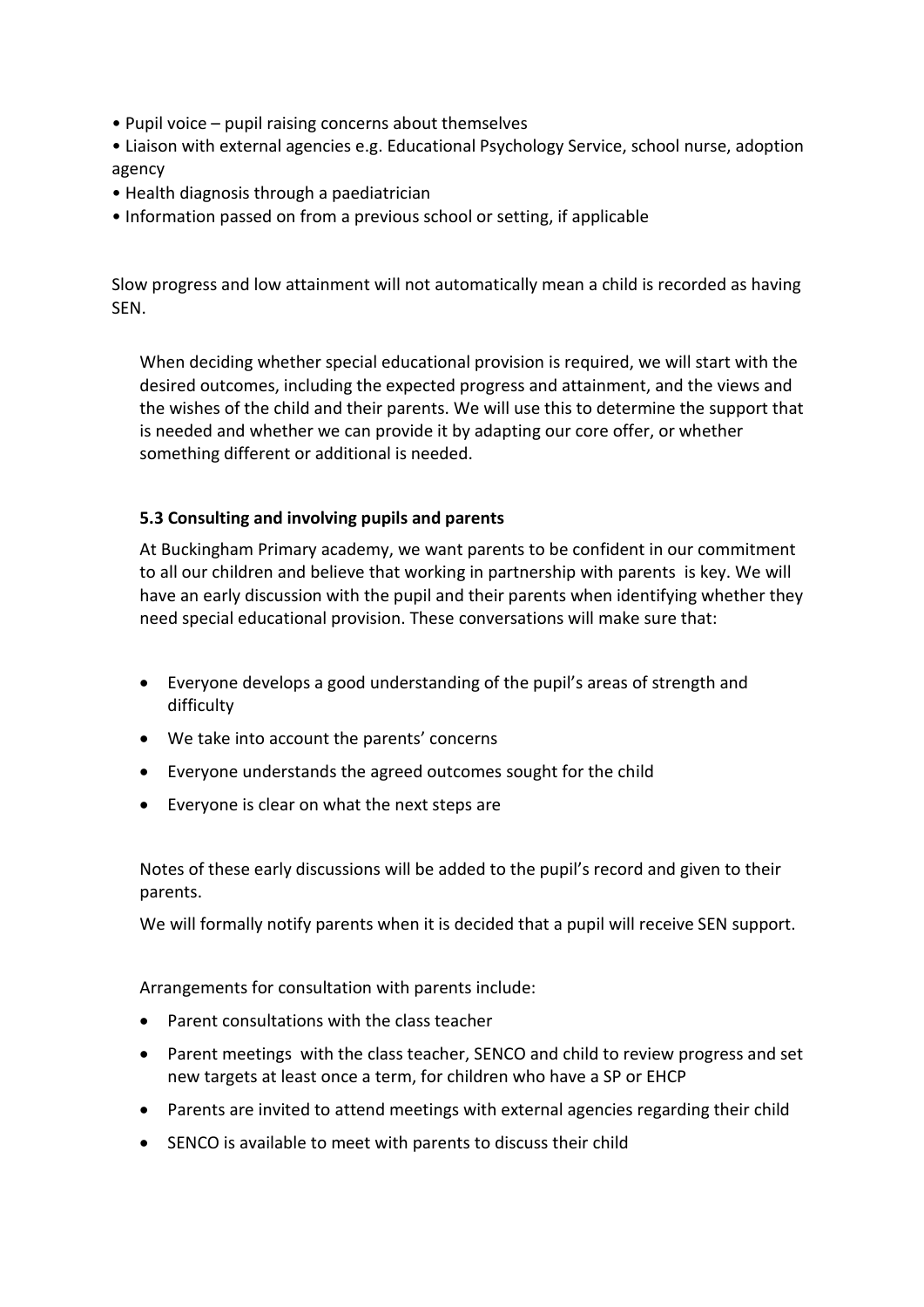- Our well being workers are available to meet with parents to discuss emotional concerns. They support parents working with Early help or White house outreach.
- Our Specialist Speech and language-teaching assistant is available to meet with parents who have concerns regarding speech and communication. She supports parents during assessments carries out by speech and language therapist.
- The SENCO may also signpost parents of children with SEND to the local authority Parent Partnership service (SENDIASS – Tel: o[n 01482 467540\)](tel:01482467540) when impartial advice, guidance and support may be required
- $\bullet$

# **5.4 What are the arrangements for assessing and reviewing pupils' progress towards outcomes?**

We will follow the graduated approach and the four-part cycle of **assess, plan, do, review**.

The class teacher will work with the SENCO to carry out a clear analysis of the pupil's needs. This will draw on:

- The teacher's assessment and experience of the pupil
- Their previous progress and attainment and behaviour
- Other teachers' assessments, where relevant
- The individual's development in comparison to their peers and national data
- The views and experience of parents
- The pupil's own views
- Advice from external support services, if relevant

The assessment will be reviewed regularly.

All teachers and support staff who work with the pupil will be made aware of their needs, the outcomes sought, the support provided, and any teaching strategies or approaches that are required. This will take the form of an individual Pupil Support plan. The class teacher will work with members of the Inclusion team or with external agencies, if appropriate, to assess and plan appropriate objectives, which will meet the individual needs of the children and help towards overall outcomes.

The support provided will vary depending on the needs of the individual. It may be appropriate to provide tools and resources to enable the child to continue to receive quality first teaching in the classroom. The support may also require the child to have time limited interventions carried out by a member of our experienced support staff.

We will regularly review the effectiveness of the support and interventions and their impact on the pupil's progress. Progress is monitored and reviewed at Pupil Progress meetings termly with the Principal and class teacher. SEN review meetings are held twice per year to review any children with SEND needs. This involves the class teacher and SENCO and parents/carers are invited in to discuss their child's progress too. During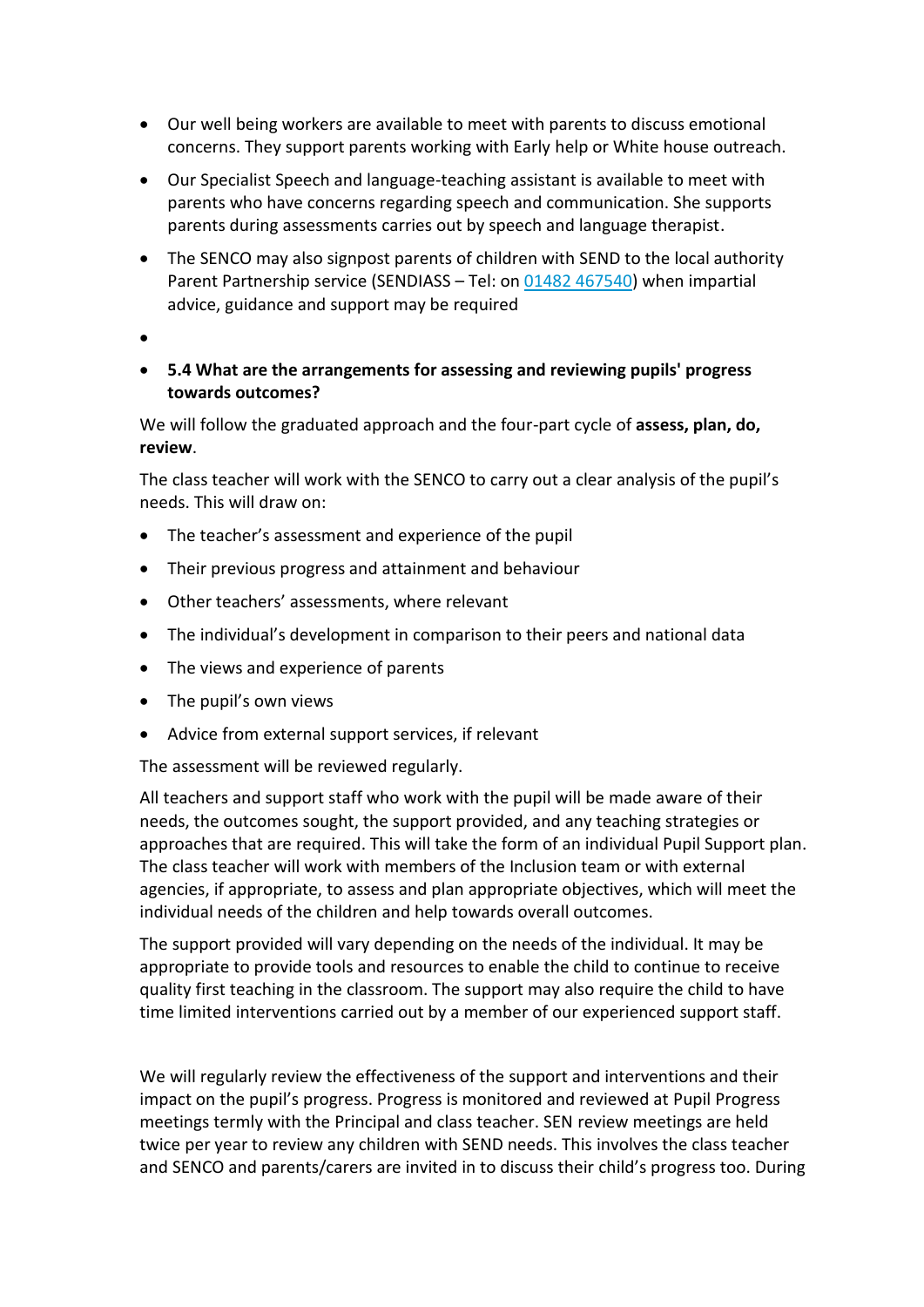these meetings the effectiveness of the support is discussed, and new outcomes are decided.

# **5.5 What are Buckingham's arrangements for SEND children when transferring between phases and/or to the next stage of education?**

To ensure transition is smooth and as unsettling as possible for all children concerned, every transition at Buckingham is planned carefully. All children have the opportunity to meet their new teacher and any adults they will be working with, in their new classroom, during a transition morning.

#### Early Years Foundation Stage

All children entering Nursery have stay and play sessions where they spend time in the new setting. Due to current restrictions, some children entering Nursery will not have the opportunity to access these sessions. A telephone discussion will be held with parent/carer to gather information. Children with special educational needs may have a transition meeting where members of the Hull City council Early years team, previous setting and teachers and SENCO in our setting meet to discuss provision and support for individuals.

On entering Foundation stage 2, all children have time in their new classroom, so they are familiar with staff and the new space. Some children require additional visits. They may be provided with a transition booklet with photos of their new teacher and classroom along with social stories.

The Foundation Stage Leader organises and plans for the transition to Year 1 to ensure every child is prepared to access the National Curriculum.

# KS1-KS2

Transition meetings are held for specific children who are likely to find transition difficult. This will include parents, SENCO, class teachers and any outside agency, where relevant.

Mid-year admissions from Foundation 1 to Year 6 begin with parents and children being invited into the academy to meet staff and familiarise themselves with the setting, at this point a welcome pack is given. Academy staff will then contact the previous setting to obtain all pupil records. For children with SEND, the SENCO will contact previous setting by telephone and may visit to receive additional information about how best to meet the needs of the child. On the child's first day they are given a buddy from within the class.

Year 6 – Secondary School Transfer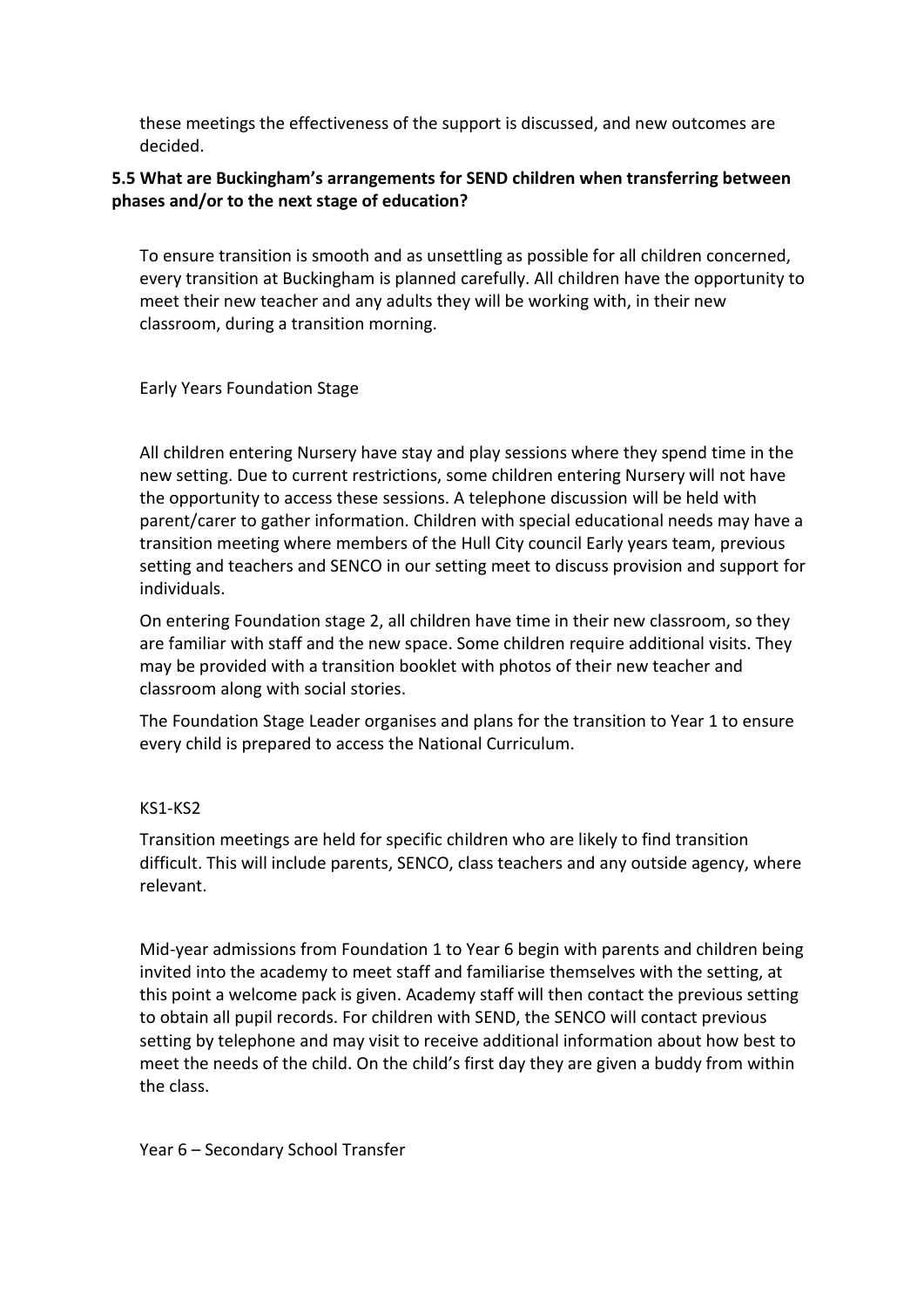All children who transition to Secondary school receive a transition package.

Children who have additional needs have an enhanced programme of transition to Secondary school. This begins as soon the new school has been identified.

This involves

- additional bespoke sessions on a 1:1 basis or in small groups.
- Children who have communication difficulties, or have a physical disability are supported by specialist teachers who will accompany them on visits and discuss individual needs with new staff.
- Meetings with the SENCO, parents and outside agencies to hand over transition information and share information
- Specific support ad intervention focusing on independence and confidence

# **5.6 What is the approach to teaching children with SEND at Buckingham?**

Buckingham Primary Academy adopts a whole school approach to SEND. All staff work together to ensure the inclusion of all our children. We pride ourselves on our collaborative and inclusive approach to teaching and learning. We believe in proactive intervention: removing barriers to learning, raising expectations and accelerating levels of achievement. This includes the provision of learning interventions developed on an individual needs basis and outside agencies to ensure that all children have a positive focusing on achievable outcomes. We carefully monitor progress and work in partnership with parents to support their learning experience at Buckingham and achieve their full potential.

Teachers are responsible and accountable for the progress and development of all the children in their class.

- For all children 'quality first teaching', including pre and post teaching, is the initial and most powerful provision. Teachers at Buckingham adapt and vary their teaching to suit the different learning styles and needs in the classroom through a differentiated curriculum.
- Planned individual and group additional support or intervention sessions provide extra provision to those children who may need a more specific and targeted approach. Provision maps are used to record these interventions ensuring that all the targets are monitored and reviewed. This enables us to monitor the effectiveness of these interventions making sure that they are having maximum impact on the child's learning and progress. (See Graduated Response section 2a)
- Personalised provision, through adaptation of learning, resources and materials. When planning we take into account the child and parents' wishes and the needs of the individual. We encourage parental involvement in the planning and review of Personalised Learning Plans.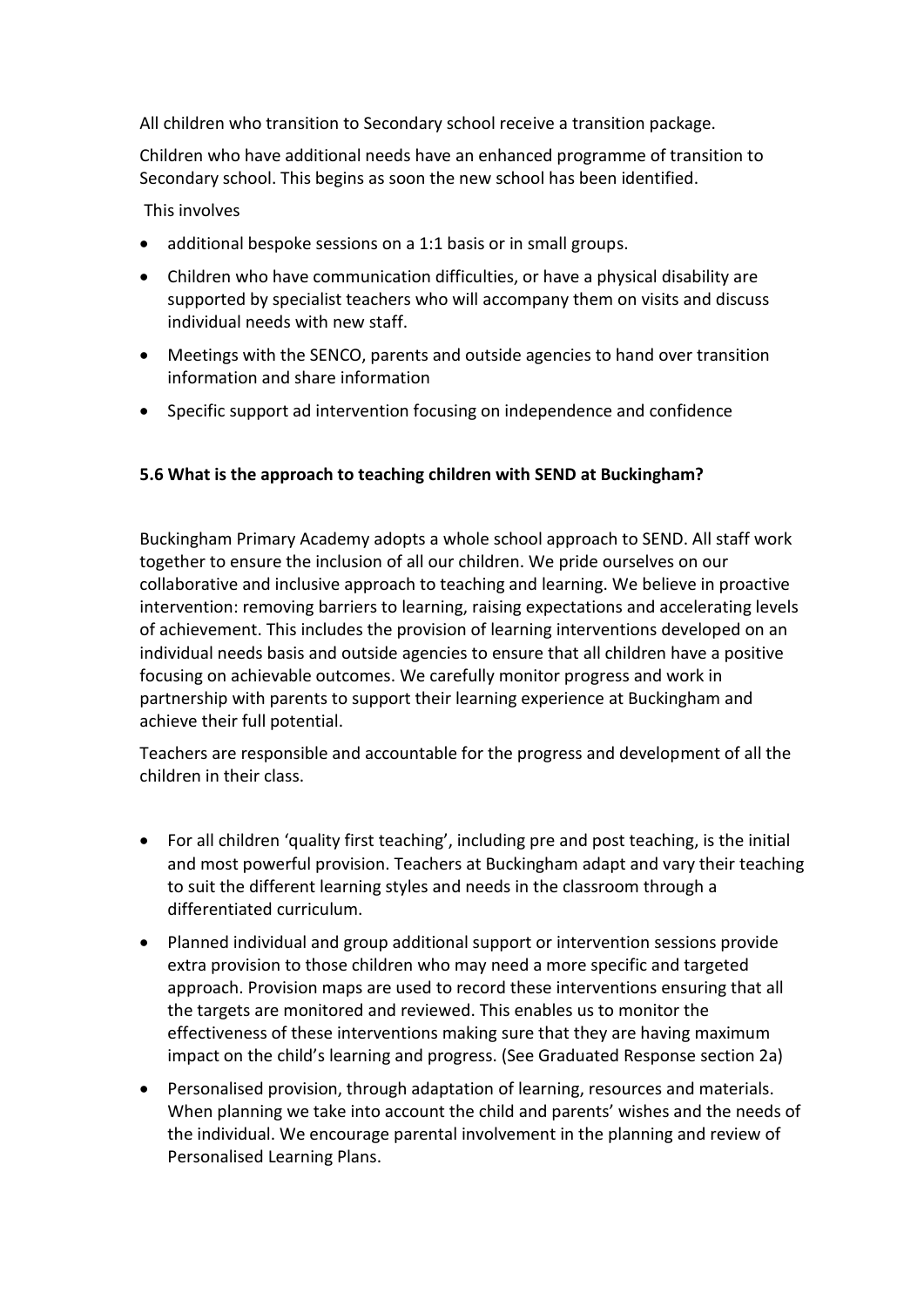Every effort is made to educate children with SEND alongside their peers.

#### **5.7 Adaptations to the curriculum and learning environment**

We are committed to meeting the needs of all children including those with SEND. We have a duty not to directly or indirectly discriminate against children with SEND. We make all reasonable adaptations to the curriculum and the learning environment to make sure that children with SEND are not at a substantial disadvantage compared with their peers. We work closely with families and outside agencies to determine what children with SEND might need before they start with us and what adjustments we might need to make.

We make the following adaptations to ensure all pupils' needs are met:

- Differentiating our curriculum to ensure all pupils are able to access it, for example, by grouping, 1:1 work, teaching style, content of the lesson, etc.
- Using recommended aids, such as laptops, coloured overlays, visual timetables, larger font.
- Differentiating our teaching, for example, giving longer processing times, preteaching of key vocabulary, reading instructions aloud.
- Providing specialist equipment, such as specialist pens/ pencils, pencil grips, captain's chairs, leg supports, disabled toilet facilities, writing slopes, I pad, apps, computer programmes, vocabulary mats, visual cues, individual spelling lists, workstation.
- Our environment is accessible, and every classroom is inclusive and supports a wide range of needs:
- Adapted visuals, working walls and scaffolds to support children's learning, colour coded to support children with specific difficulties
- Access to support aids on desks
- A visual timetable in each classroom
- Recommendations from outside agencies regarding the learning environment are implemented- individual timetables, workstation
- Children may be positioned strategically in the classroom to take into account a visual or hearing impairment
- Disabled toilet and changing facilities.
- Any recommendations from outside agencies regarding the learning environment are implemented (for example amended visual support materials for autistic learners)
- There are disabled parking bays in the car park.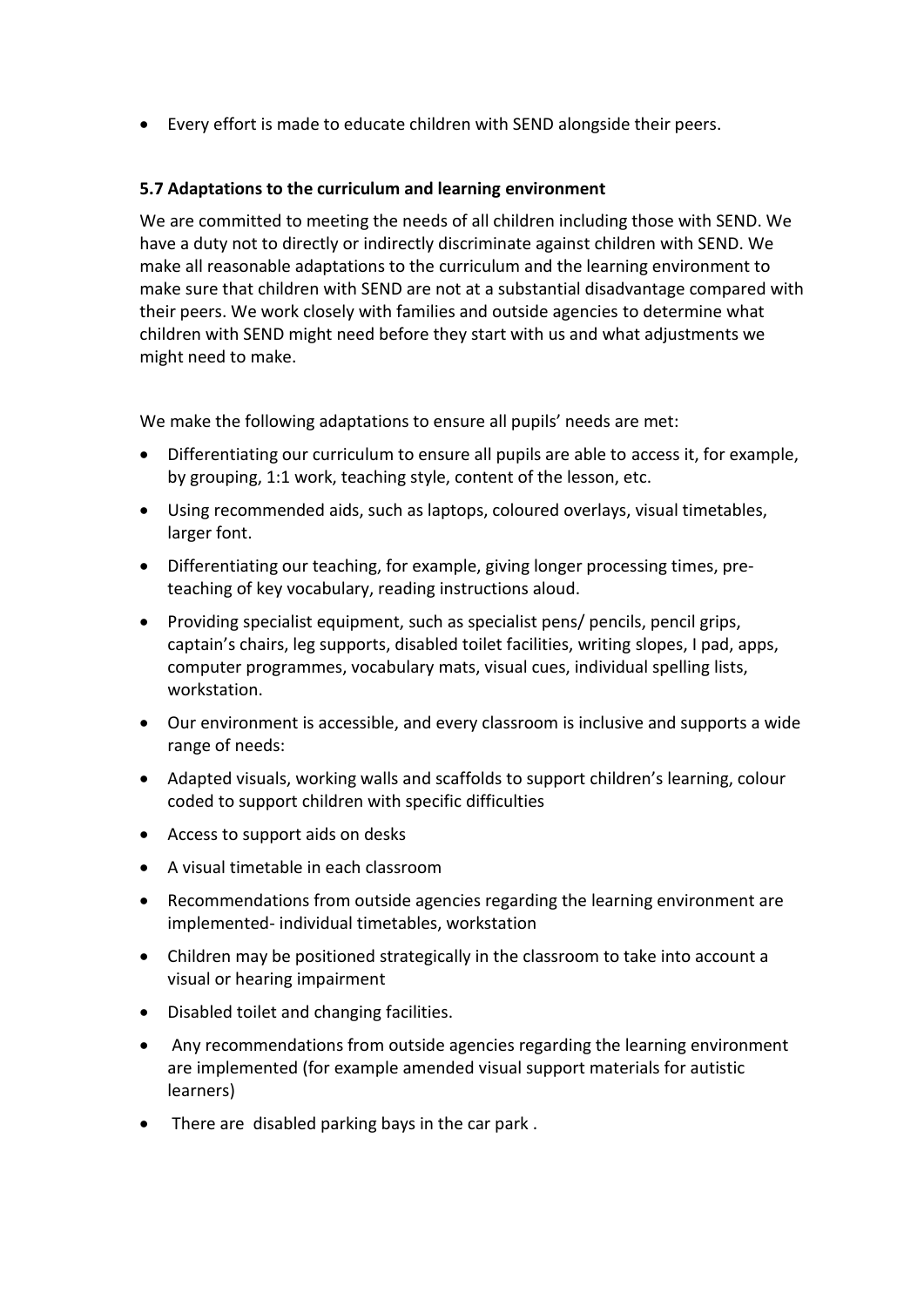# **5.8 What additional support for learning is available?**

Additional support is organised into three categories, which is in line with the Graduated Response.

- **Universal**: describes quality inclusive teaching, which takes into account the learning needs of all the children in the classroom. This includes providing differentiated work and creating an inclusive learning environment.
- **Targeted GR cycle 1:** describes specific, additional and time-limited interventions provided for some children who need help to accelerate their progress to enable them to work at or above age-related expectations. Wave 2 interventions are often targeted at a group of children with similar needs and will usually be delivered by the class teacher or teaching assistant in small groups.
- **Specialist**: **GR Cycle 2 and 3** describes targeted provision for a minority of children where it is necessary to provide highly tailored intervention, small group or 1:1 support to accelerate progress or enable children to achieve their potential. This may include specialist interventions or input from outside agencies.

| Cognition and<br>Learning                                                                                              | Communication<br>and Interaction                                                                                                                                                                                                                             | Sensory and<br>physical                                                                                                                                                                 | Social, Emotional<br>and mental<br>health                                                                                                                                                                                               |
|------------------------------------------------------------------------------------------------------------------------|--------------------------------------------------------------------------------------------------------------------------------------------------------------------------------------------------------------------------------------------------------------|-----------------------------------------------------------------------------------------------------------------------------------------------------------------------------------------|-----------------------------------------------------------------------------------------------------------------------------------------------------------------------------------------------------------------------------------------|
| Lexia<br>Numicon<br><b>Paired Reading</b><br><b>Reading Plus</b><br><b>Precision Teach</b><br>Pre teach-<br>vocabulary | Language for<br>thinking<br>Narrative group<br>Time to talk<br><b>Talk boost</b><br>Neli<br>Early talk boost<br>Visual timetables<br>Social stories<br>Now and next<br>cards<br>Lycra and stories<br>Colourful<br>semantics<br>Lego Therapy<br><b>TEACCH</b> | Sensory<br>integration<br>programme<br>Motor - fine and<br>gross<br>Write from the<br>start<br>Clever fingers<br>Sensory<br>equipments<br>Weighted<br>blanket<br><b>Sensory Circuit</b> | <b>ELSA</b><br>My star<br>Power<br>Art Therapy<br>Peer<br>mentor(year $5/6$<br>referral through<br>Headstart)<br>Jigsaw<br>Resilience<br>coach(year 6-<br>referral through<br>Headstart)<br>Reflection room<br>Advotalk<br>Lego Therapy |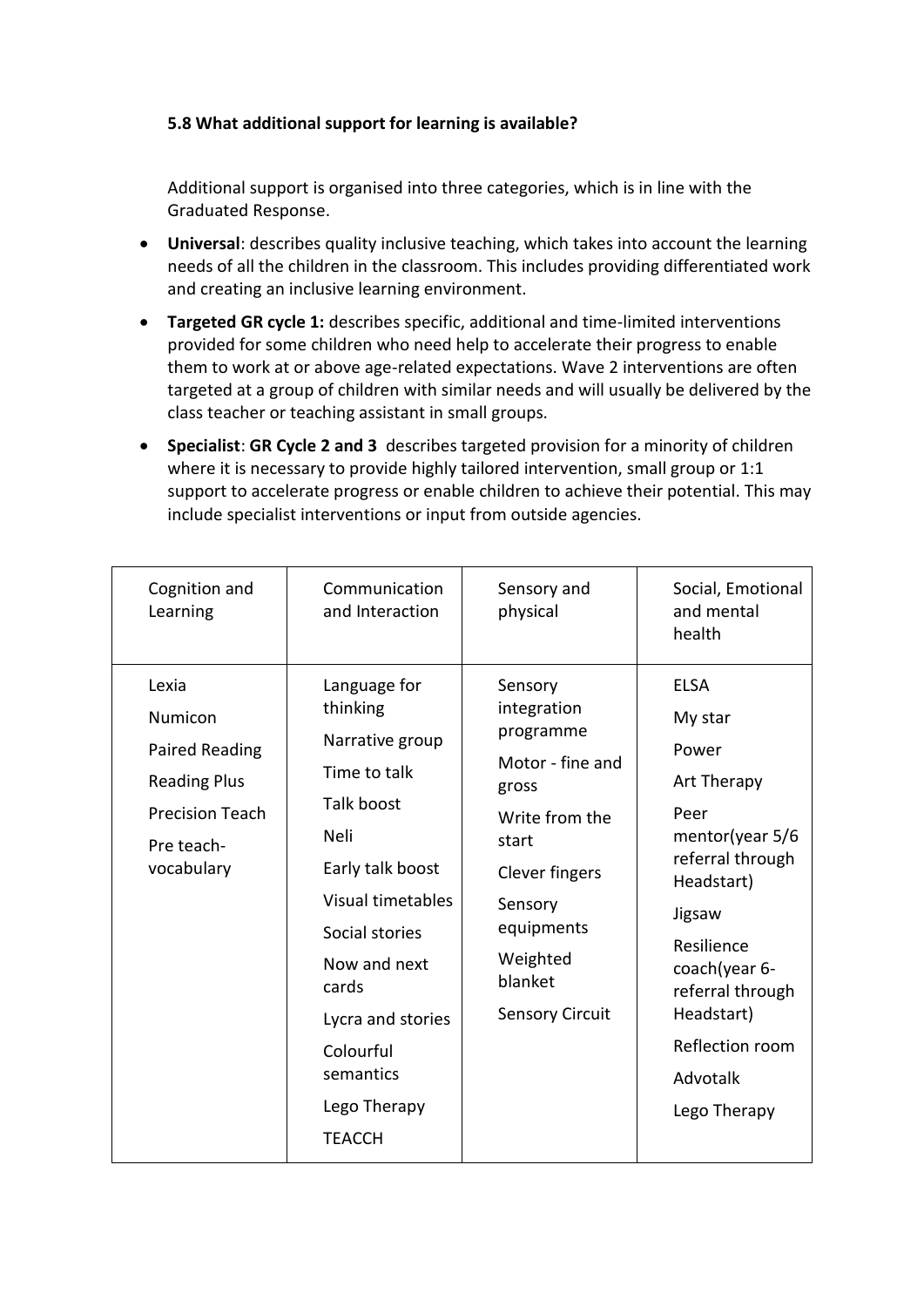| Intensive<br>Interaction |  |
|--------------------------|--|
| <b>PECS</b>              |  |

We work with the following agencies to provide support for pupils with SEN:

- Northcott Outreach team (ASD)
- IPASS- Integrated Physical and Sensory Service (Visual/Hearing/Physical)
- Whitehouse Steps to Success Outreach (Behaviour)
- Speech and language therapist
- Educational Psychology Services
- Tweendykes and Ganton Outreach (SLD/ASD)
- KIDS SENDIASS
- Advotalk
- The Language Unit
- SEMH Trust specialist Panel
- CAHMS for Mental Health Needs
- Early Help Family Support workers

# **5.9 What is the level of expertise and training of staff in relation to SEND?**

It is the policy of the school to ensure that all staff have access to appropriate training in order to be able to support the identified needs of the children with whom they are working. As part of their induction on taking up a post, all teachers meet with the SENCO who explains the systems and structures in place around the school's SEND provision and practice, and to discuss the needs of individual children.

In order to respond to the strengths and needs of all children, all staff are encouraged to undertake training and development. This training will take account of The Academy Improvement Plan and Performance Management. The training can be provided by:

- The SENCO
- Outside agencies e.g. Specialist Advisory Service
- Hull City Council and Enquire Learning Trust training courses
- Other suitable training courses provided by reputable organisations, which specialise in SEND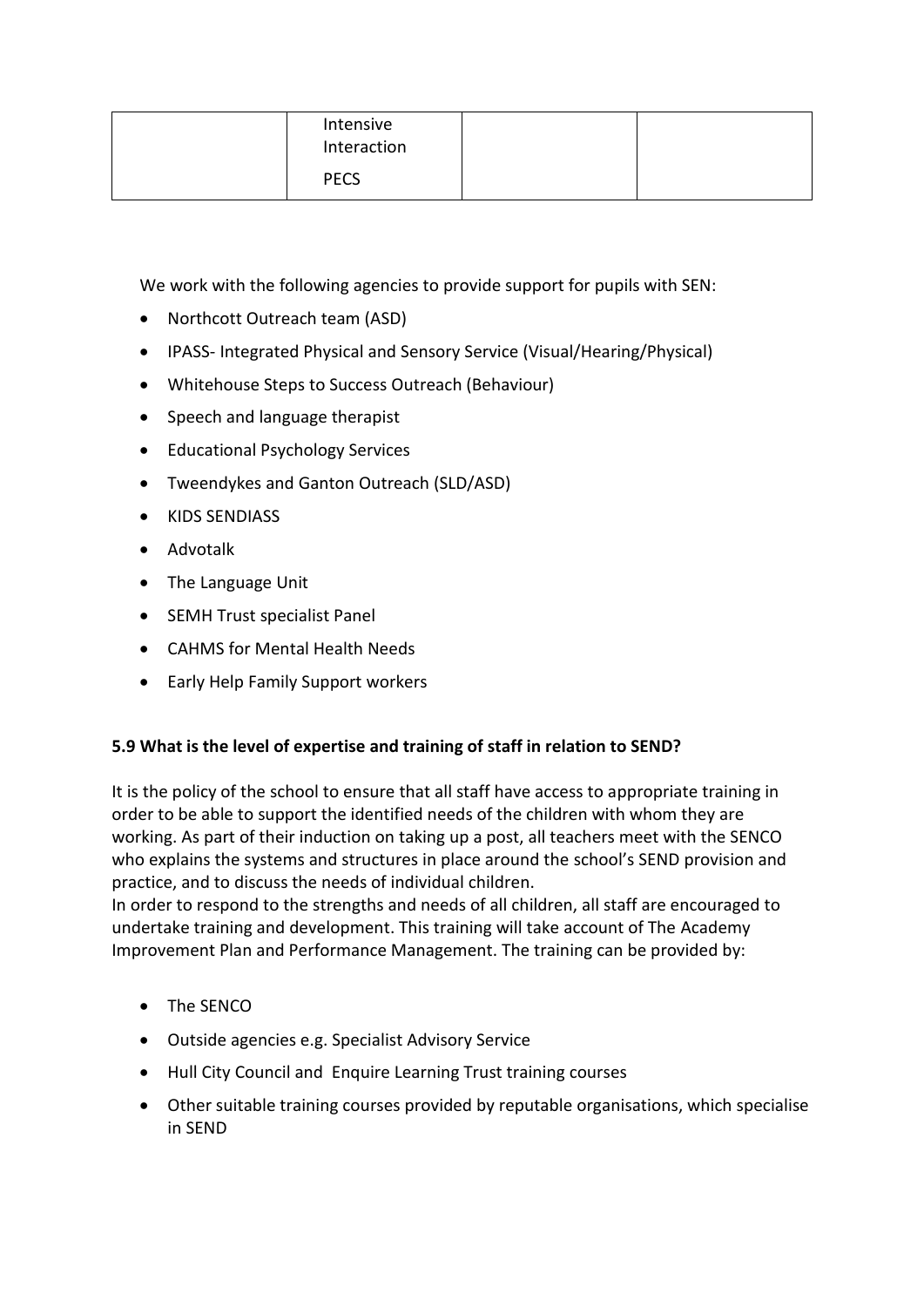The school's SENCO is an experienced teacher who has a wealth of experience built up over 27 years. To keep well informed with local and national updates the SENCO regularly attends training opportunities, with both the Local Authority and as part of the Enquire Learning Trust SENCO Hub.

Buckingham Academy has a highly trained and talented teaching staff with a great deal of expertise. In addition, we have a highly skilled team of teaching assistants, specialist teaching assistants, a HLTA and an experienced Wellbeing Team.

# **5.10 How is equipment and facilities, to support children with SEND secured?**

Alongside intervention programs, we use a range of resources to support children with SEND. We believe technology is an effective tool that we can use to remove barriers to learning and so it is used in a variety of ways. Specialised equipment and resources are purchased whenever an agreed need is identified.

# **5.11 How do we evaluate the effectiveness of SEN provision at Buckingham?**

We evaluate the effectiveness of provision for pupils with SEND by:

- Reviewing pupils' individual progress towards their goals each term
- Reviewing the impact of interventions
- Monitoring by the SENCO
- Using pupil and parent questionnaires
- Using tracking and pupil progress meetings to measure progress
- Holding annual reviews for pupils with EHC plans

# **5.12 How do we enable children with SEND to be included in activities outside the classroom, including school trips?**

Buckingham is an inclusive school and we believe that all children are entitled to an equal opportunity to take part in trips, clubs and out of school activities. We ensure that all needs are met through:

- All extra-curricular activities are available to children with SEND
- Specialist transport is arranged when this is deemed necessary
- All pupils are encouraged to take part in our outdoor and adventurous trips in key stage two
- All pupils are encouraged to take part in sports day/school plays/special workshops, etc.
- No pupil is ever excluded from taking part in these activities because of their SEN or disability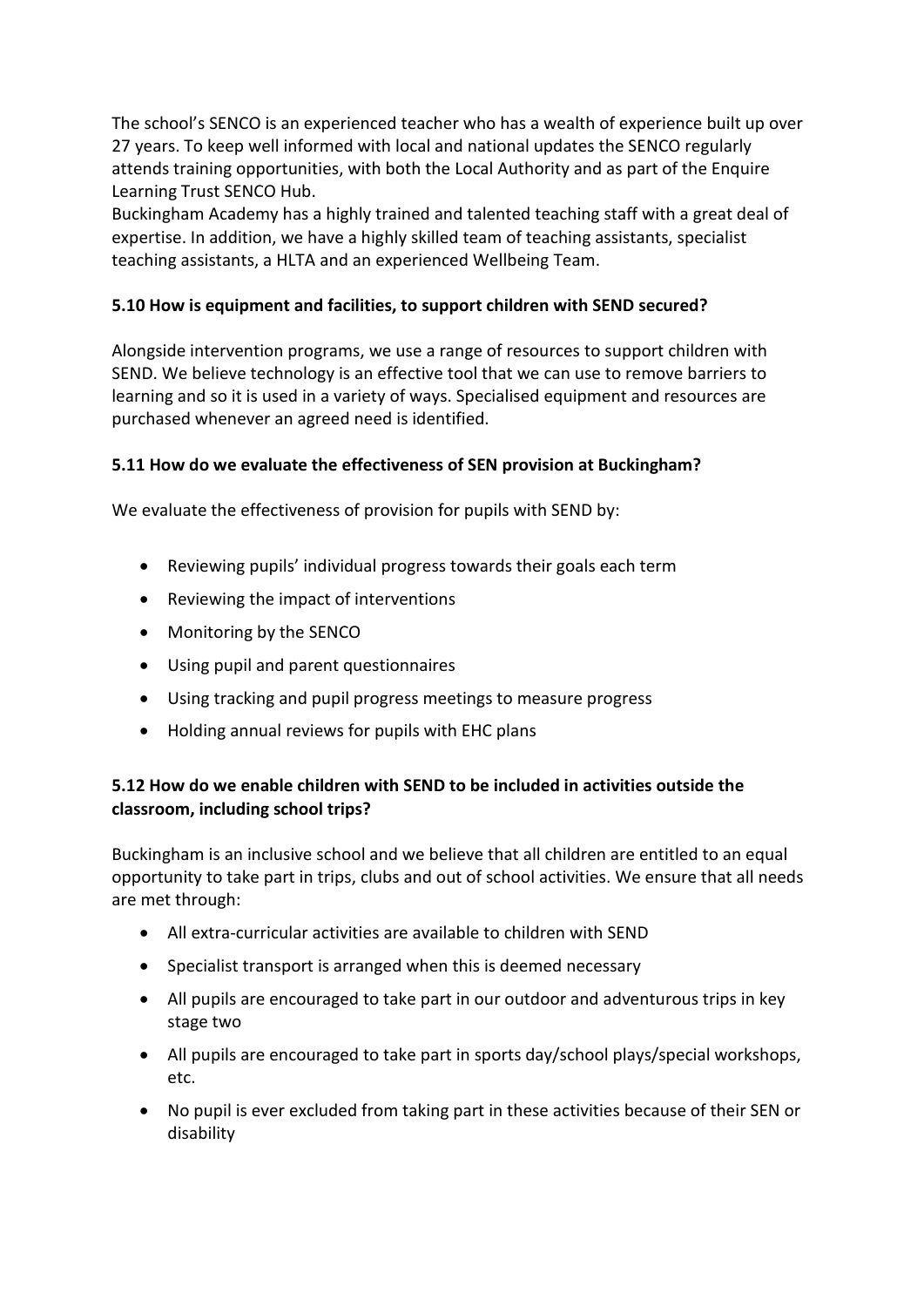Planning and risk assessments for all trips and visits are undertaken, in consultation with outside agencies and parents of SEND children, where appropriate

# **5.13 What support is available for improving the emotional and social wellbeing of children with SEND?**

We believe it is important to foster the emotional and social development for all pupils. We work hard to create a culture within our school that values all pupils, allows them to feel a sense of community and self-belief, and makes it possible to talk about problems in a non-stigmatising way.

- Pupils are well supported by:
- Our Well Being Team works with groups and individuals to support them in: ELSA, Lego Therapy, Power
- Personalised behaviour plans to support pupils during lessons, transition times and break times.
- We will also seek external professional help when needed from. E.g. Educational Psychologists, Steps to Success, Advotalk ,CAHMS
- Support for the parents and family this may include a referral to EHASH or support from the school nurse, Early help Family Support Workers.
- We have clear policies on behaviour and bullying that set out the responsibilities of everyone in the academy. We have clear systems and processes so that staff can identify and respond to mental health difficulties.
- A whole school Restorative practices approach to support children with conflict resolution and allow them to have a voice when resolving a situation.
- Check in circles and feelings charts are used to monitor wellbeing and allow for early identification of children who are experiencing emotional difficulties at the start of the school day.
- We have clear policies on behaviour and bullying that set out the responsibilities of everyone in the academy. We have clear systems and processes so that staff can identify and respond to mental health difficulties.

#### **5.14 Working with other agencies**

Where a pupil continues to make less than expected progress, despite evidence-based support and interventions that are matched to the pupil's area of need, we seek advice and support from external agencies. We always involve parents in any decision to involve specialists.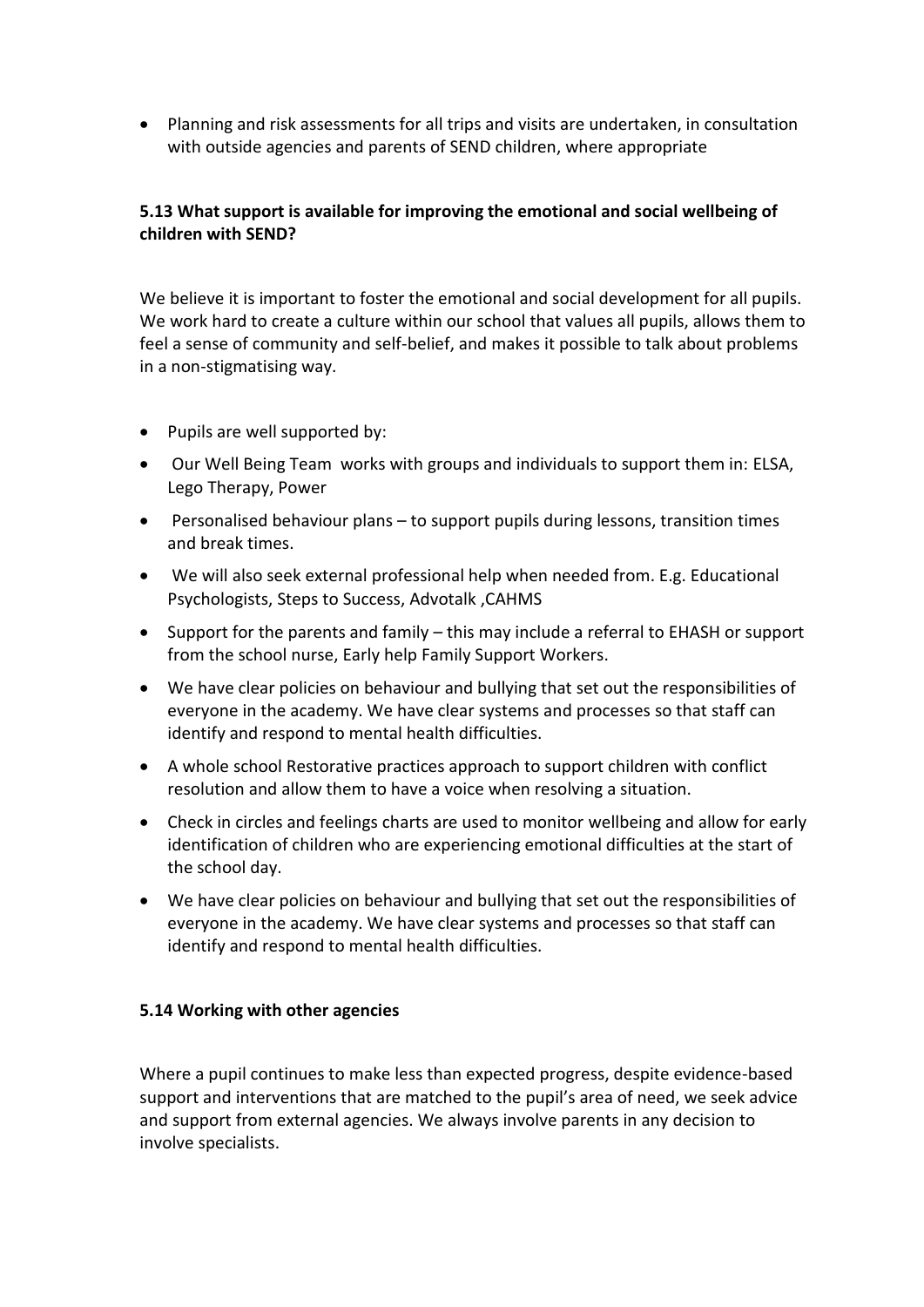We work with a wide range of local authority support services and voluntary organisations who play a central role in supporting the school with identifying, assessing and managing provision for children with SEND including:

• Special Educational Needs and Disabilities Information, Advice and Support Service (SENDIASS)- KIDS

- School nurse
- IPASS for Physical disabilities, Hearing and Vision
- Therapists (including speech and language therapists, occupational therapists and physiotherapists)
- Pediatrician Walker Street Children's Centre
- Headstart (support for emotional wellbeing)
- Early year's team- Hull City Council
- Northcott Outreach Team (Communication and social interaction difficulties)
- Ganton and Tweendykes Specialist Outreach Team (SLD/ASD)
- The Whitehouse Steps to Success- Behaviour Outreach worker
- . We also liaise with other agencies and seek support and advice as and when required. E.g. Educational Psychologist, Child and Adolescent Mental Health Services (CAMHS)

# **5.15 What do you do at Buckingham if you have a complaint about the SEN provision for your child?**

We encourage parents to discuss their concerns relating to the provision for children with additional educational needs with the class teacher (in the first instance), the SENCO or the Principal. These can be done via email/ through Class Dojo or direct contact made via the school office. It is policy at Buckingham Primary Academy to involve parents at every stage and to provide ample opportunities for discussion. We put a high value on parental contributions and recognise them as partners in their child's education.

Should we be unable to resolve difficulties in this way and parents feel they wish to pursue a complaint, they should follow the usual official complaints procedure. Details of this can be obtained from the Principal or are available on our school website. Confidentiality is always observed.

For complaints, please contact the Academy Improvement Committee with responsibility for SEND. The Academy Improvement Committee can be contacted via the school office.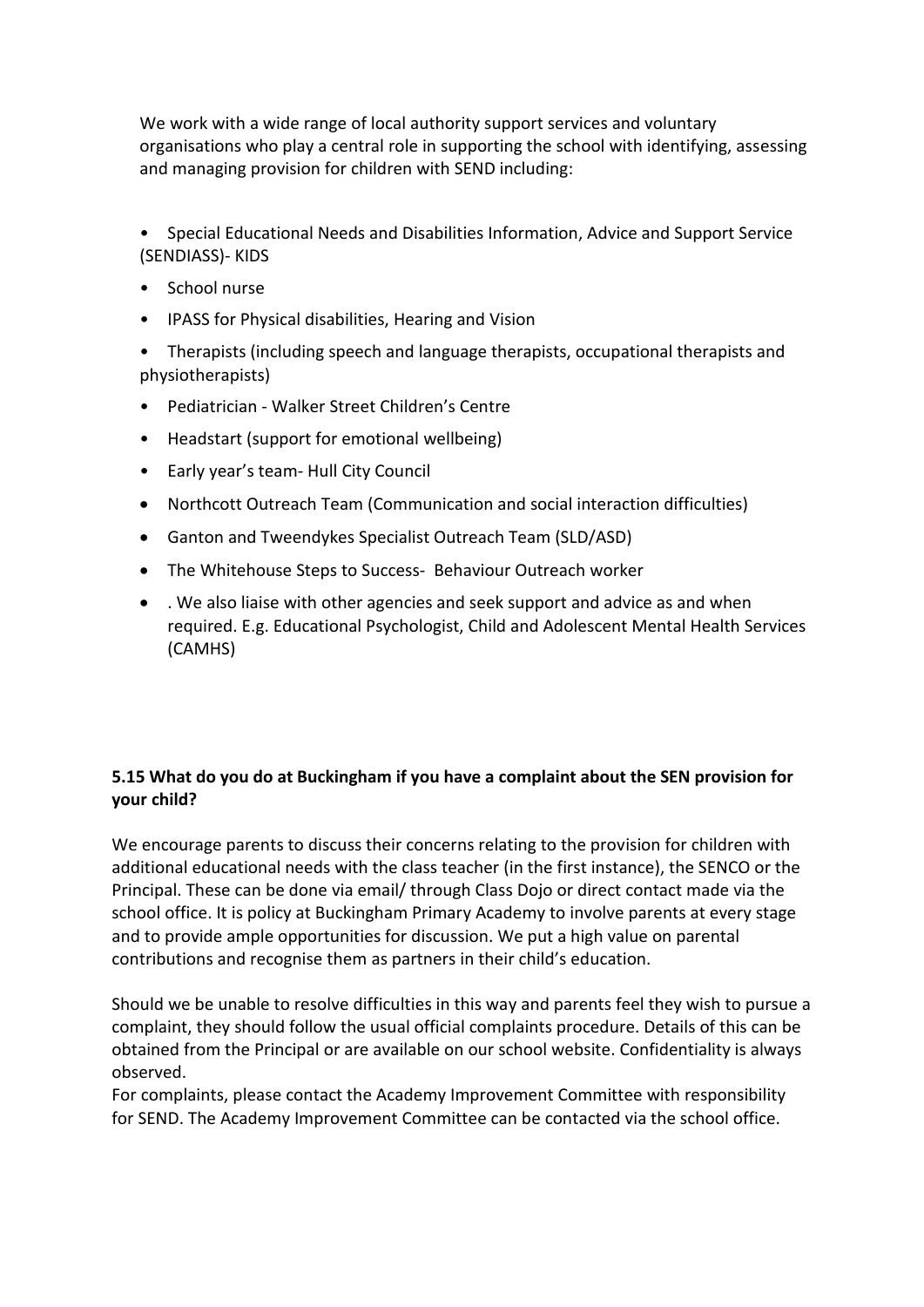The parents of pupils with disabilities have the right to make disability discrimination claims to the first-tier SEND tribunal if they believe that our school has discriminated against their children. They can make a claim about alleged discrimination regarding:

- Exclusions
- Provision of education and associated services
- Making reasonable adjustments, including the provision of auxiliary aids and services

# **5.16 Contact details of support services in our area for parents of pupils with SEN**

Communication & Interaction (Autism/ADHD) CAHMS-01482 303688 Speech and Language Therapy Service (SALT) -01482 617 922 School Nursing Team -01482 344 301 Early Help and Safeguarding Hub (EHaSH)-01482 448 879 Children's Disability Service - EHASH-01482 612 484 or 01482 612 485 Parent Partnership Service 01482 467 541 CAHMS Contact Point Tel: 01482 303 688 CAMHS Crisis: 01482 301 701 (Option 2) Early help family support SEND- 01482 715 155 Headstart Hull- Email: [headstarthull@hullcc.gov.uk](mailto:headstarthull@hullcc.gov.uk)

# **5.17 Who can children or parents contact if they have concerns?**

Joanne Lyon is the SENCO at Buckingham Academy and can be contacted on 01482 328661 or at jo.lyon@buckingham.hull.sch.uk

# **5.18 The local authority local offer**

Parents are able to access the Local Authority local offer at the Hull City Council website.

<https://hull.mylocaloffer.org/s4s/WhereILive/Council?pageId=3018&lockLA=True>

At Buckingham, we work with a number of external agencies who are available to support families of children with SEND. E.g. SENDIASS (formerly Parent Partnership). They can be contacted here:

<https://www.kids.org.uk/Pages/Site/sendiass/Category/yorkshire-humber>